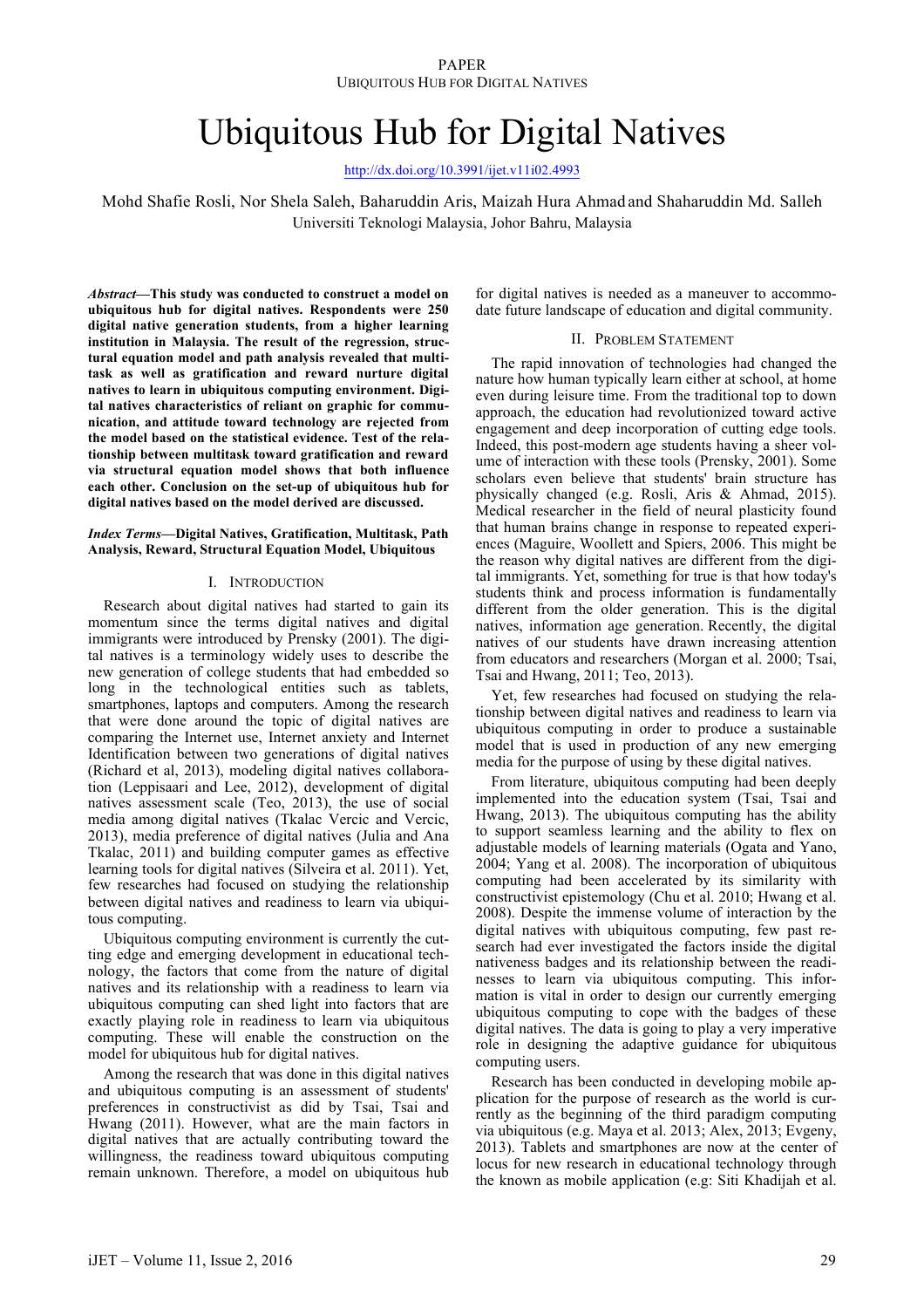2013; Sonmez et al. 2013). However, it was reported that mobile application giving impact far less than anticipated as the developed mobile application was failed to be used optimally as there are no clear framework and guideline for the development of mobile application as found by (Sonmez et al. 2013) to accommodate the ubiquitous computing environment.

## III. LITERATURE REVIEW

## *A. Digital Natives Attributes*

Thompson (2015) found that digital natives aware about the influence of technology, not only to their lives but also toward their learning. The author concluded that via the structured interview done to eight digital natives, digital natives alert about the drawbacks of constant engagement in technology. Digital natives are unlike digital immigrants perceive technology differently (Metallo and Agrifoglio, 2015), that make them as unique and tied closer toward technology. The scenario evolves due to students who born after 1980's have been brought up in environment embedded by technologies (Thang et al. 2014).

Prensky (2001) describes digital natives as compelling multitasking, due to their preference for speed and nonlinear processing. Some might even unable to bear a slowpaced environment (Tapscott, 2009). Digital natives consider multitasking as natural, highly comfortable to have the ability to multitask and majority of digital natives are multitasking (Ugras and Gulsecen, 2013).

The technological environment that digital natives had emerged for so long influence their preference. Emoticons in communication of adolescent and emerging adults' is the result of bonding experience with IM (Sherman, Michikyan and Greenfield, 2013). School students in New Zealand regard emoticons as imperative in online interaction (Loewen and Reissner, 2015).

Newer media manipulate gratification as its captological advantage. Malik, Dhir and Nieminen (2015) found that in India, gratification is playing role in digital natives usage of social media. Gratification is implanted through specific design characteristics to incite intrinsic motivations (Hamari and Koivisto, 2015).

Analysis of the literature shows that digital natives are synonym with positive attitude or perspective toward technology, confortable with multitasking, use graphic in communication and demand gratification as well as rewards. However, these exclusive appearances of digital natives may render them incapable of deep learning and productive work as technologies might be a factor of distraction (Bauerlein, 2008).

# *B. Ubiquitous Computing Environment for Education*

Ubiquitous computing gained its attractiveness as collateral effect of mobile technology (Huang and Chiu, 2015). Ubiquitous pave way to a new paradigm of education that derives anywhere and anytime learning environment (Joseph, 2012).

Research conducted on the hardware structure for ubiquitous classroom (Bargaoui and Bdiwi, 2014) as well as integration of wireless technologies to support a campus (Khamayseh et al. 2014). Review on software for the ubiquitous classroom, such as Youubi (De Sousa Monteiro, Gomes and Mendes Neto, 2015) and Arduino (Cuartielles, 2015) has been done. Yet, few researchers are actually probe into what is actually the attributes of digital natives that actually lead to their readiness to learn with ubiquitous computing environment.

#### IV. RESEARCH OBJECTIVES

Research objectives are:

- 1. To investigate on the perspective about technology among digital natives.
- 2. To investigate on the comfortableness with multitasking among digital natives.
- 3. To investigate on the reliant on graphic for communication among digital natives.
- 4. To investigate on the thrive on gratification and rewards among digital natives.
- 5. To investigate on the readiness to learn via ubiquitous computing among digital natives.
- 6. To construct a model on readiness to learn via ubiquitous computing by digital natives.

## V. RESEARCH METHODOLOGY

The research design for this research is survey. The questionnaire was developed according to five constructs labeled as attitude toward technology, comfortable with multitasking, reliant on graphic for communication, dependent on instant reward as well as readiness to study via ubiquitous computing.

Five stages of Likert's scale were implemented as  $1 =$ strongly not agree,  $2 =$  not agree,  $3 =$  fair,  $4 =$  agree and eventually  $5 =$  strongly agree. The questionnaire is the product of adaptation of the literature, therefore, a pilot study was conducted on 12 respondents from the same institution. The 12 respondents were later excluded from being sampled during data collection. The summary of this instrument is as in Table I.

TABLE I. INSTRUMENT ITEMS AND CONSTRUCT

| Part | Construct                                      | Item      | Reference                       |
|------|------------------------------------------------|-----------|---------------------------------|
| A    | Demographic Information                        | $1 - 4$   | Constructed by re-<br>searchers |
| B    | Attitude toward technolo-<br>gy                | $5 - 10$  | Adaption from Teo<br>(2013)     |
| С    | Comfortable with multi-<br>tasking             | $11 - 16$ | Adaption from Teo<br>(2013)     |
| D    | Reliant on graphic for<br>communication        | $17 - 24$ | Adaption from Teo<br>(2013)     |
| E    | Instant gratification and<br>rewards           | $25 - 34$ | Adaption from Teo<br>(2013)     |
| F    | Readiness to learn via<br>ubiquitous computing | $35 - 43$ | Adaptation from<br>McVay (2001) |

The population is students from a higher education institution in Malaysia who born between 1990 to 1994 The institution was sampled using simple random sampling technique. Respondents were also sampled via simple random sampling technique. The sample size is 250 respondents, determined by Krejcie and Morgan's Table.

# VI. DATA ANALYSIS

To understand the descriptive nature of the data, item was analyzed for its mean value and standard deviation value. Later, mean values for each construct were evaluated. As a mechanism to shed light into the relationship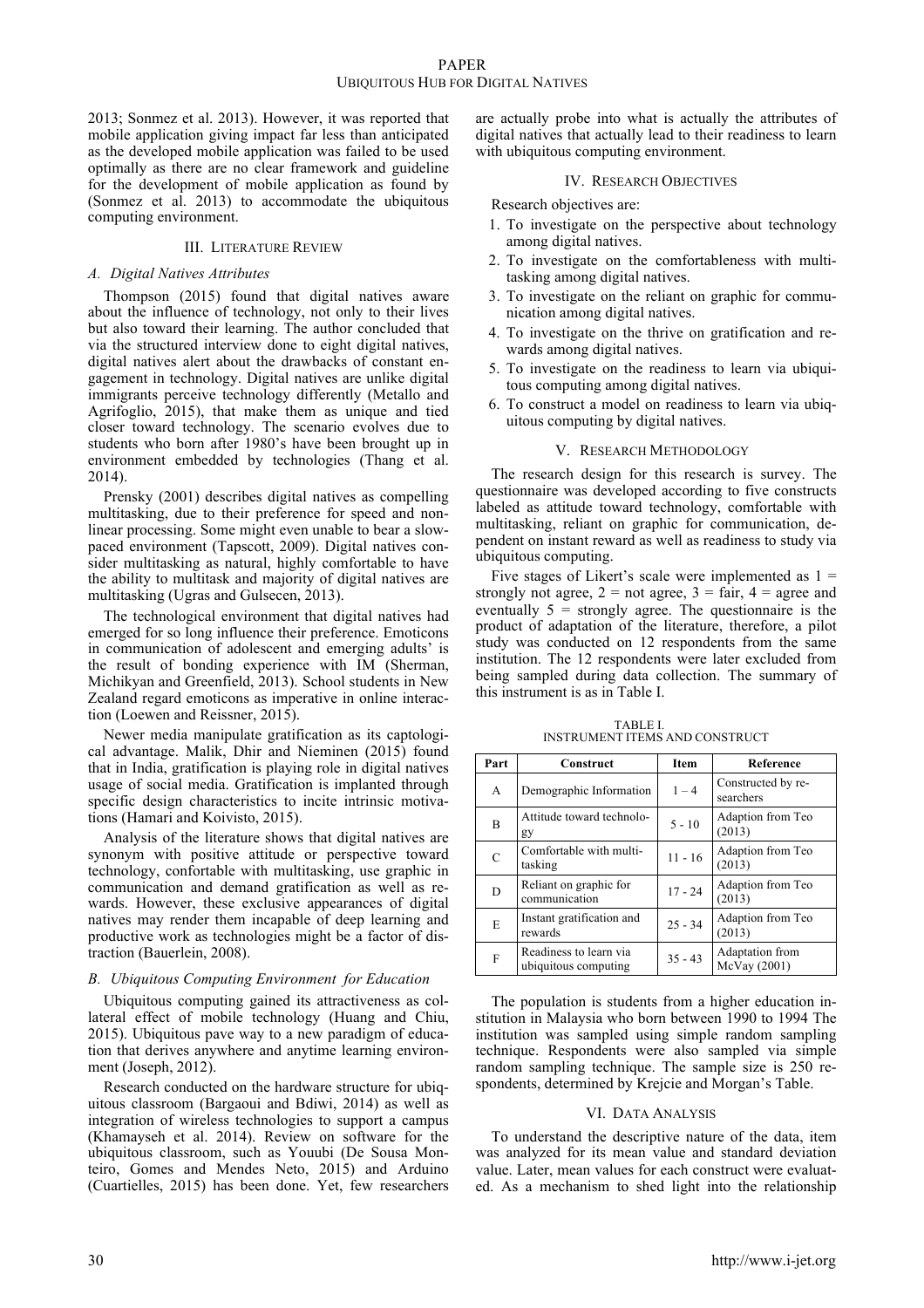between digital natives and ubiquitous, regression was computed. The data, then used to construct a framework for this research. To ensure the precision of the framework, it later was tested using structural equation model (SEM) and path analysis technique.

## *A. Instrument Reliability*

The reliability of the instrument is Cronbach's Alpha = .952. The pilot test was done to 12 respondents using an internal consistency technique. Only items from part B, C, D, E and F from Table I was tested. Items from part A were excluded as its involve only demographic data. Details on the reliability test is as in Table II.

Relying on the reliability test result, no items have been dropped. Instrument validity was validated by a renown statistical and research methodology expert in Malaysia. Descriptive analysis shows the following result.

#### *B. Framework Construction*

The framework on ubiquitous hub for digital natives is as in Figure 1. The data in Table III were used to construct the framework.

| Item            | <b>Scale</b><br>Mean if<br>Item<br><b>Deleted</b> | <b>Scale</b><br>Variance if<br><b>Item Delet-</b><br>ed | Corrected<br><b>Item-Total</b><br>Correlation | Cronbach's<br>Alpha if<br><b>Item Deleted</b> |
|-----------------|---------------------------------------------------|---------------------------------------------------------|-----------------------------------------------|-----------------------------------------------|
| 5               | 153.33                                            | 320.606                                                 | .457                                          | .951                                          |
| 6               | 153.50                                            | 318.636                                                 | .408                                          | .951                                          |
| $\overline{7}$  | 153.83                                            | 308.879                                                 | .659                                          | .949                                          |
| 8               | 153.83                                            | 299.242                                                 | .737                                          | .949                                          |
| 9               | 154.08                                            | 300.992                                                 | .711                                          | .949                                          |
| 10              | 154.08                                            | 308.265                                                 | .512                                          | .951                                          |
| 11              | 153.67                                            | 311.152                                                 | .754                                          | .949                                          |
| 12              | 153.75                                            | 309.841                                                 | .697                                          | .949                                          |
| 13              | 153.67                                            | 311.515                                                 | .738                                          | .949                                          |
| 14              | 153.75                                            | 310.568                                                 | .669                                          | .949                                          |
| 15              | 153.83                                            | 310.152                                                 | .722                                          | .949                                          |
| 16              | 154.00                                            | 312.727                                                 | .599                                          | .950                                          |
| 17              | 154.25                                            | 306.205                                                 | .839                                          | .948                                          |
| 18              | 154.17                                            | 309.970                                                 | .547                                          | .950                                          |
| 19              | 154.08                                            | 302.447                                                 | .819                                          | .948                                          |
| 20              | 154.08                                            | 300.992                                                 | .779                                          | .948                                          |
| 21              | 154.00                                            | 309.273                                                 | .735                                          | .949                                          |
| $\overline{22}$ | 154.00                                            | 308.364                                                 | .662                                          | .949                                          |
| 23              | 154.25                                            | 306.568                                                 | .633                                          | .950                                          |
| 24              | 154.50                                            | 299.727                                                 | .744                                          | .949                                          |
| 25              | 153.83                                            | 302.879                                                 | .697                                          | .949                                          |
| $\overline{26}$ | 154.08                                            | 321.538                                                 | .289                                          | .952                                          |
| 27              | 153.67                                            | 319.697                                                 | .377                                          | .951                                          |
| 28              | 154.25                                            | 307.659                                                 | .782                                          | .949                                          |
| 29              | 154.17                                            | 312.152                                                 | .479                                          | .951                                          |
| 30              | 153.67                                            | 316.061                                                 | .536                                          | .950                                          |
| 31              | 153.50                                            | 320.273                                                 | .447                                          | .951                                          |
| 32              | 153.58                                            | 316.629                                                 | .497                                          | .950                                          |
| $\overline{33}$ | 153.58                                            | 320.992                                                 | .415                                          | .951                                          |
| 34              | 153.58                                            | 320.992                                                 | .415                                          | .951                                          |
| 35              | 154.17                                            | 318.879                                                 | .470                                          | .951                                          |
| 36              | 154.17                                            | 315.061                                                 | .523                                          | .950                                          |
| 37              | 154.25                                            | 321.477                                                 | .316                                          | .951                                          |
| 38              | 154.17                                            | 318.515                                                 | .325                                          | .952                                          |
| 39              | 153.92                                            | 320.447                                                 | .335                                          | .951                                          |
| 40              | 154.08                                            | 322.447                                                 | .205                                          | .952                                          |
| 41              | 154.00                                            | 314.545                                                 | .527                                          | .950                                          |
| 42              | 154.17                                            | 321.061                                                 | .363                                          | .951                                          |
| 43              | 154.50                                            | 316.273                                                 | 508                                           | .950                                          |

TABLE II. INSTRUMENT'S RELIABILITY

As illustrated by Figure 1, only the comfortableness with multitask as well as thrive on gratification and rewards show significant regression value. The insignificant variables were drawn using dot-line and dot-box.

### *C. Model Construction*

The framework was later tested via AMOS to reevaluate the framework and for the purpose of structural model construction. The assignation of constructs and variables is as in Table IV.

Using AMOS with construct and variable properties as in Table IV, a structural model was constructed. The structural model constructed is as in Figure 2.

The residual,  $e1 = .31$  signifying that 31 percent of the relationship between the excogenous and endogenous variables are not characterized by the model. As framework in Figure 1 was fabricated by correlation, the *Standardized Regression Weight* with support from *Regression Weight* is used instead of *Unstandardised Correlation Coefficients*. *The Standardized Regression Weight* is as in Table V and *Regression Weight* as in Table VI.

TABLE III. DESCRIPTIVE DATA

| <b>Research Objective</b>                                                                      | Construct                                         | Mean | S.D |
|------------------------------------------------------------------------------------------------|---------------------------------------------------|------|-----|
| To investigate on the perspective<br>about technology among digital na-<br>tives.              | Attitude toward<br>technology                     | 3.95 | .77 |
| To investigate on the comfortableness<br>with multitasking among digital<br>natives.           | Comfortability<br>with multitasking               | 3.89 | .76 |
| To investigate on the reliant on graph-<br>ic for communication among digital<br>natives.      | Reliant on reward                                 | 3.50 | .79 |
| To investigate on the thrive on gratifi-<br>cation and rewards among digital<br>natives.       | Instant gratifica-<br>tion and rewards            | 3.95 | .64 |
| To investigate on the readiness to<br>learn via ubiquitous computing among<br>digital natives. | Readiness to learn<br>via ubiquitous<br>computing | 3.58 | .69 |

TABLE IV. RESEARCH CONSTRUCTS AND VARIABLES PROPERTIES IN AMOS

| Construct                                                        | <b>Variable Properties</b> |  |
|------------------------------------------------------------------|----------------------------|--|
| Attitude toward technology                                       | observed, exogenous        |  |
| Comfortable with multitasking                                    | observed, exogenous        |  |
| Reliant on graphic for communication                             | observed, exogenous        |  |
| Instant gratification and rewards                                | observed, exogenous        |  |
| Readiness to learn via ubiquitous computing                      | observed, endogenous       |  |
| $\beta = .130, t = 1.749, p = .082$<br>Attitude about technology |                            |  |



Figure 1. The framework on ubiquitous hub for digital natives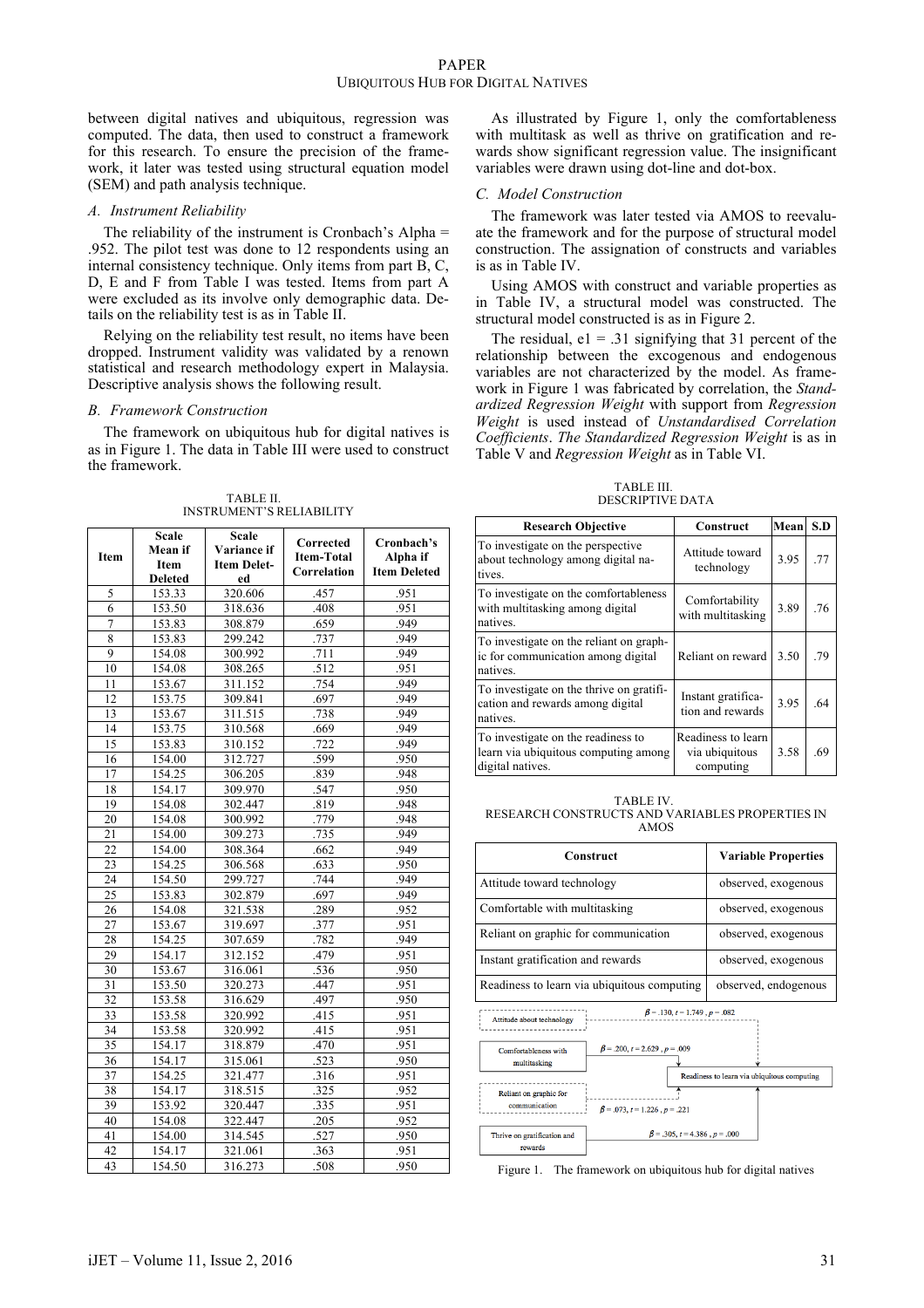

Figure 2. The structural model

TABLE V. STANDARIZED REGRESSION WEIGHT FROM AMOS

| <b>Regression</b>                              | <b>Estimate</b>                                |      |
|------------------------------------------------|------------------------------------------------|------|
| Readiness to learn via<br>ubiquitous computing | $\rightarrow$ Technology                       | .130 |
| Readiness to learn via<br>ubiquitous computing | $\blacktriangleright$ Multitask                | .200 |
| Readiness to learn via<br>ubiquitous computing | $\blacktriangleright$ Graphic<br>Communication | .073 |
| Readiness to learn via<br>ubiquitous computing | Instant<br>Gratification &<br>Reward           | .305 |

TABLE VI. REGRESSION WEIGHT FROM AMOS

|                                                          | Regression                             | C.R.    | P    |
|----------------------------------------------------------|----------------------------------------|---------|------|
| Readiness to learn via<br>ubiquitous computing           | $\blacktriangleright$ Technology       | 1.763   | .078 |
| Readiness to learn via<br>ubiquitous computing           | $\blacktriangleright$ Multitask        | 2.650   | .008 |
| Readiness to learn via<br>ubiquitous computing<br>cation | Graphic<br>Communi-                    | 1.236   | 216  |
| Readiness to learn via<br>ubiquitous computing           | Instant<br>Gratification<br>$&$ Reward | 4 2 2 0 | .000 |

Based on data in Table V and Table VI, there are only two significant regression relationship. Comfortableness with multitask toward readiness to learn via ubiquitous computing ( $\beta$  = .130, C.R. = 1.763,  $p$  < 0.05), and thrive on instant gratification and reward toward readiness to learn via ubiquitous computing ( $\beta$  = .305, C.R. = 4.220, p  $< 0.05$ ).

According to the path analysis done as in Table V and Table VI and comparison with the data from the framework on readiness to learn via ubiquitous computing by digital natives (Figure 1). The researcher had come out with the model on readiness to learn via ubiquitous computing as in Figure 3.



Figure 3. The model on ubiquitous hub for digital natives

## *D. Post-Hoc Analysis of the Independent Variables*

To probe into the relationship between independent variables, the data on covariances and correlations from the structural equation model was manipulated.

TABLE VII. COVARIANCE DATA FROM STRUCTURAL MODEL (FIGURE 2)

|                                                                | C.R. |      |
|----------------------------------------------------------------|------|------|
| Multitask $\longleftrightarrow$ Gratification & Reward   8.132 |      | .000 |

TABLE VIII. CORRELATION DATA FROM STRUCTURAL MODEL (FIGURE 2)

|                                                                   | <b>Estimate</b> |
|-------------------------------------------------------------------|-----------------|
| $\rightarrow$ Gratification & Reward<br>Multitask $\triangleleft$ | 601             |

A strong relationship exists between comfortableness with multitasking and thrive on gratification and rewards  $(r = .601, C.R. = 8.132, p < 0.05)$ . Indicates that both variables influencing each other.

#### VII. DISCUSSION

Multitasking has been well adopted by digital natives (Boruszko, 2013; Kirschner and Karpinski, 2010). In ubiquitous environment, multitasking is well supported (Cardoso-Leite, Green, & Bavellier, 2015). Multitasking must be given a priority in designing ubiquitous hub in the future. However, some of the hardware's ability to multitask is beyond instructor control. Yet, the learning environment uses for learning engagement can be customized and designed by the instructor even at its very early stage of development. Web learning environment must be tuned to support multi-tab navigation. For mobile application, the navigation architecture has to be based on tabbed view architecture.

Beyond the learning environment perspective, the usage of cloud technology will encourage the digital natives. Cloud enables them to engage several hardware simultaneously. Render multitasking more than possible. Using computer, desktop, smartphone and tablet with multitask supporting hand gesture might serve as a significant perspective by the digital natives. Still, there is lack of research on how multitasking gestures influence digital natives.

Reward is common in education (Raupach et al. 2013; Barret & Toma, 2013) and gratification had gained the attention of educational researcher recently (e.g. Herndon, Bembenutty & Gill, 2015; Ponce, Polasko & Molina, 2015; Sarapin & Morris, 2015; Nicholas Gerlich et al. 2015; Liu, 2015). What is actually the kind of reward? And how reward impacting the digital natives? Yet remain puzzling as lack of research is actually looking at that point. One point to be sure, reward is a vital element for digital natives in ubiquitous computing environment.

Ubiquitous computing that offers gratification drive the digital natives to engage the ubiquitous environment greater. Mantymaki & Riemer (2014) found that hedonic gratification offer by virtual environment to the digital natives replace experience gained from the real world. For surfing the Internet, no difference in gratification exists between digital natives and their immigrant counterparts (Salman & Rahim, 2012). Thus, in designing an environ-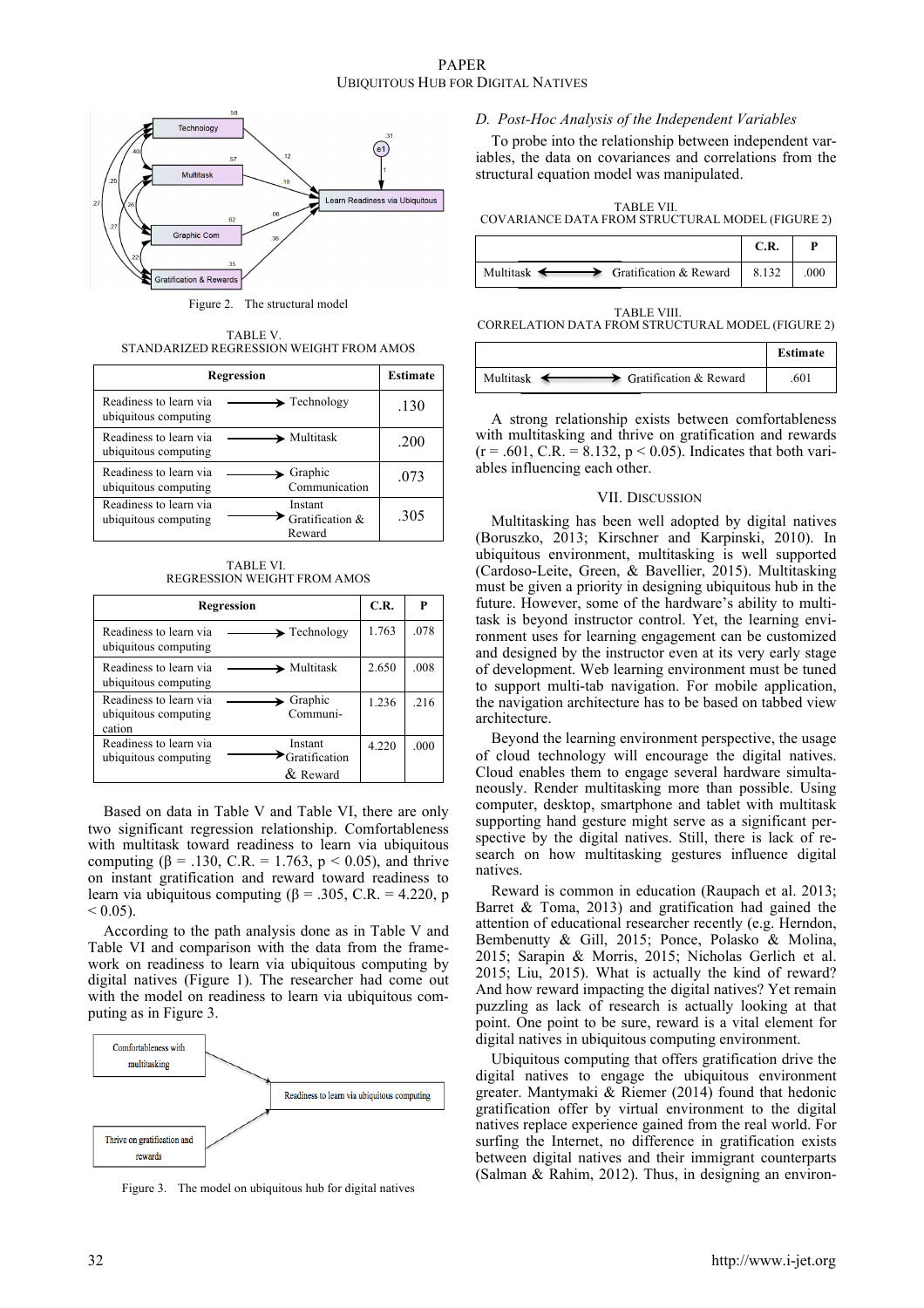ment for digital natives is complicated. The designer should design the learning environment to be offering a tremendous amount of hedonic gratification to ensure engagement. The web, can remain as it was.

Digital natives need both multitask as well as gratification and reward. Both cannot be offered separately to the digital natives. If a digital native has high tendency toward gratification and reward, directly his or her tendency toward multitask is also high and vice-verca. A modular ubiquitous computing environment might suit the need of digital natives as it offers upgradable multitasking capabilities and any newer gratification and reward can be add-on later.

#### VIII.CONCLUSION

To set-up an effective ubiquitous hub for digital natives, the hardware must be multitask capable especially with hand gesture support. The web site must support multitab navigation and mobile application or learning environment should embrace tabbed-view architecture. Integration of cloud technology into the ubiquitous hub is also recommended to further enable multitask.

Digital natives also require reward even in ubiquitous hub. Further research on reward in ubiquitous hub a current research gap that should be pointed at. Design of ubiquitous learning environment or the hub itself must offer gratification. However, what is the gratification for digital natives in ubiquitous environment need a further study.

Two factors influence digital natives toward ubiquitous computing, which are ability to multitask and the offer of gratification and reward. Multitask, gratification and reward must be serve as a package to the digital natives instead of as a separate module of package. A modular ubiquitous computing might fulfill this requirement. Thus, any future ubiquitous product is recommended to be modular-enable.

#### ACKNOWLEDGMENT

The authors would like to thank Universiti Teknologi Malaysia (UTM) and Ministry of Higher Education Malaysia for their support in making this project possible. This work was supported by Research University Grant Scheme (Q.J130000.2631.11J09) initiated by UTM and MoE.

#### **REFERENCES**

- [1] Prensky, M., *Digital Natives Digital Immigrants. On The Horizon*. MCB University Press, 2001.
- [2] Richard, J.E. and Meuli, P.G. "Exploring and Modelling Digital Natives' Intention to Use Permission-based Location Aware Mobile Advertising". *Journal of Marketing Management*. 29 (5-6), pp. 698-719, 2013. http://dx.doi.org/10.1080/0267257X.2013. 770051
- [3] Leppisaari, I., and Lee, O. "Modelling Digital Natives' International Collaboration: Finnish-Korean Experiences of Environmental Education". *Educational Technology & Society.* 15 (2), pp. 244-256, 2012.
- [4] Teo, T. "An Initial Development and Validation of a Digital Natives Assessment Scale (DNAS)". *Computer & Education*. 67 (2013), pp. 51-57, 2013.
- [5] Tkalac Vercic, A., and Vercic, D. "Digital Natives and Social Media". *Public Relations Review*. 39 (5), pp. 600-602, 2013. http://dx.doi.org/10.1016/j.pubrev.2013.08.008
- [6] Julia, F. and Ana Tkalac, V. "Media Preferences of Digital Natives' Internal Communication: A Pilot Study". *Public Relations Review*. 37 (2011), pp. 84-86, 2011.
- [7] Silveira, I. F., de Araujo Jr., C. F., Sandro da Veiga, J. and Bezerra, L.N.M. "Building Computer Games as Effective Learning Tools for Digital Natives – and Similars". *Issues in Informing Science and Information Technology*. 8 (2011), pp. 77-92, 2011.
- [8] Tsai, P.-S., Tsai, C.-C and Hwang, G.-J. "Developing a Survey for Assessing Preferences in Constructivist Context-Aware Ubiquitous Learning Environments". *Journal of Computer Assisted Learning*. 28 (2012), pp. 250-264. 2011.
- [9] Prensky, M., *Digital Natives Digital Immigrants. On The Horizon*. MCB University Press, 2001.
- [10] Rosli, M.S., Aris, B., and Ahmad, M.H. "Online Intellectual Transformation System". *Contemporary Engineering Sciences*. 8 (1-4), pp. 39-47, 2015.
- [11] Maguire, E.A., Woollett, K., and Spiers, H.J. "London Taxi Drivers and Bus Drivers: A Structural MRI and Neuropsychological Analysis". *Hippocampus*. 16 (2006), pp. 1091 – 1101, 2006.
- [12] Morgan, K., Morgan, M. and Hall, J. "Psychological Developments in High Technology Teaching and Learning Environments". *British Journal of Educational Technology*, 31, pp. 71-79, 2000. http://dx.doi.org/10.1111/1467-8535.00136
- [13] Tsai, P.-S., Tsai, C.-C and Hwang, G.-J. "Developing a Survey for Assessing Preferences in Constructivist Context-Aware Ubiquitous Learning Environments". *Journal of Computer Assisted Learning*. 28 (2012), pp. 250-264, 2011.
- [14] Teo, T. "An Initial Development and Validation of a Digital Natives Assessment Scale (DNAS)". *Computer & Education*. 67 (2013), pp. 51-57, 2013.
- [15] Tsai, P.-S., Tsai, C.-C and Hwang, G.-J. "Developing a Survey for Assessing Preferences in Constructivist Context-Aware Ubiquitous Learning Environments". *Journal of Computer Assisted Learning*. 28 (2012), pp. 250-264, 2012.
- [16] Ogata, H. and Yano, Y., "Knowledge Awareness Map for Computer-Supported Ubiquitous Language-Learning". *Proceedings of the 2nd IEEE International Workshop on Wireless and Mobile Technologies in Education, 2004.*
- [17] Yang, S. J. H., Okamoto T., and Tseng, S.S. "Context-Aware and Ubiquitous Learning". *Educational Technology & Society*. 11, pp. 1-2, 2008.
- [18] Chu, H. C., Hwang, G. J. and Tsai, C.C. "A Knowledge Engineering Approach to Developing Mindtools for Context-Aware Ubiquitous Learning". *Computers & Education*. 54, pp. 289-297, 2010. http://dx.doi.org/10.1016/j.compedu.2009.08.023
- [19] Hwang, G.J., Tsai, C. C, and Yang S.J.H. "Criteria, Strategies and Research Issues of Context-Aware Ubiquitous Learning". *Educational Technology & Society*. 11, pp. 91-91, 2008.
- [20] Maya, I., Matthew, M. T., James, D. S., and Wenonoa, S. "Fifth Graders as App Designers: How Diverse Learners Conceptualize Educational Apps". *Journal of Research on Technology in Education*. 46 (1), pp. 53 – 80, 2013. http://dx.doi.org/10.1080/15391 523.2013.10782613
- [21] Alex, N. "Best Practices on the Move: Building Web Apps for Mobile Devices". *Communication of the ACM*. 56 (8), pp. 45 -51, 2013. http://dx.doi.org/10.1145/2492007.2492023
- [22] Evgeny, K., Gabriel, G., Sebastien, B., and Marco, T. "Media Tablets for Mobile Learning". *Communication of the ACM*. 56 (11), pp. 68 – 75, 2013. http://dx.doi.org/10.1145/2500494
- [23] Siti Khadijah, M., Zaidatun, T., Jamalludin, H., and Nurbiha, A. Shukor. "Pattern of Reflection in Learning Authoring System through Blogging". *Computer & Education*. 69 (2013), pp. 356 – 358, 2013.
- [24] Sonmez, P., Recep, C., Mustafa, E., Bayram, Y. H., and Cemalettin, A. "The Use of Tablet PC and Interactive Board from the Perspectives of Teachers and Students: Evaluation of the FATIH Project". *Educational Sciences: Theory & Practice*. 13 (3), pp. 1815 – 1822, 2013.
- [25] Sonmez, P., Recep, C., Mustafa, E., Bayram, Y. H., and Cemalettin, A. "The Use of Tablet PC and Interactive Board from the Perspectives of Teachers and Students: Evaluation of the FATIH Project". *Educational Sciences: Theory & Practice*. 13 (3), pp. 1815 – 1822, 2013.